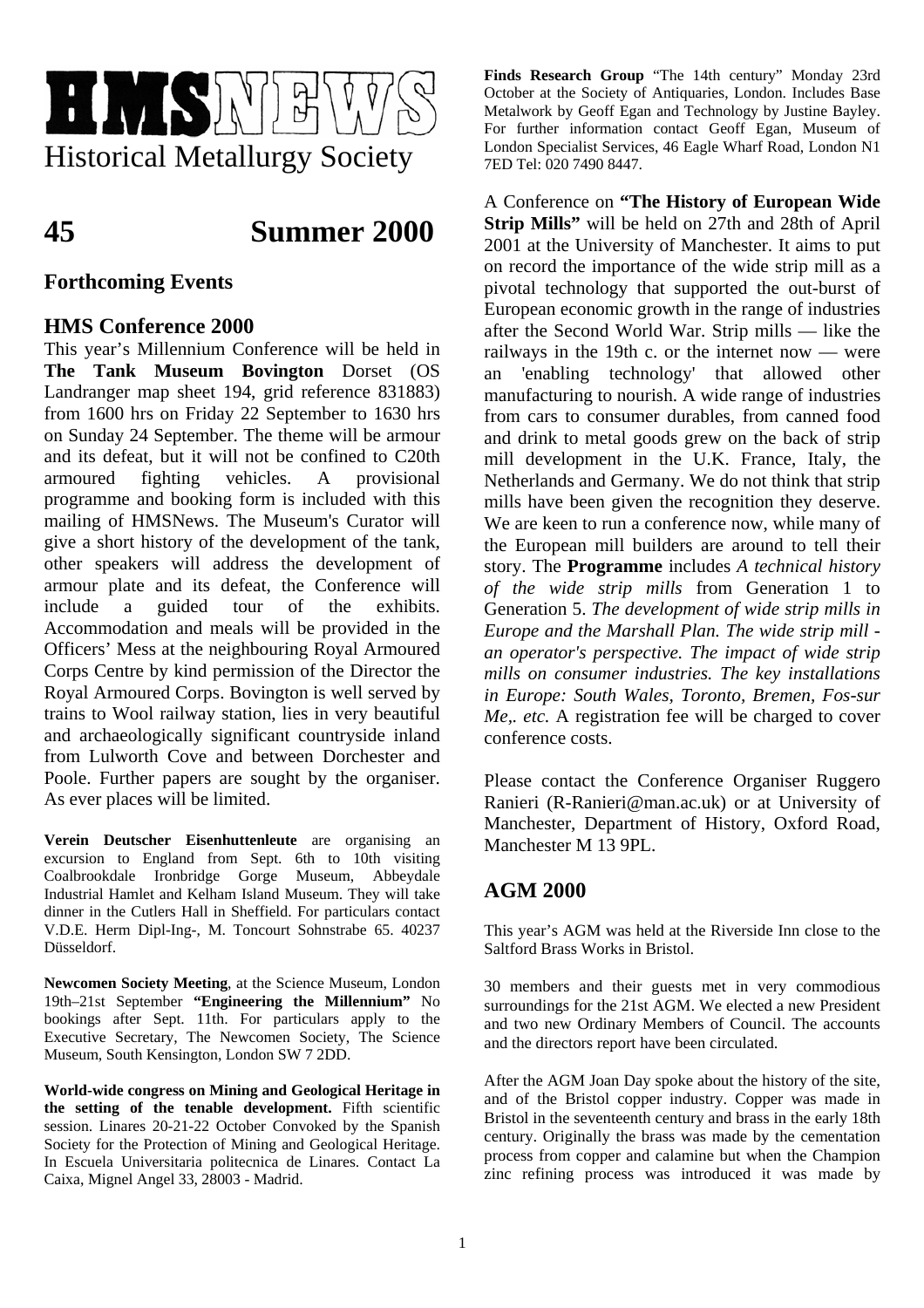alloying copper and zinc. The works at Saltford was one of a series that were built in the Avon valley in the eighteenth century. It was a rolling and battery mill but very little of the machinery survives. The earliest process was hammering a block of brass into sheet and then "battering" the sheet into holloware. Water powered rolling mills soon replaced the hammers for reducing the ingots to sheet. All the working was at room temperature and the metal soon work hardened and had to be annealed. The most important survival at Saltford is an annealing furnace, one of four originally at work. This was found in a ruinous state and a great deal of work was needed to rescue it. It is now well conserved. Muffle furnaces such as this were developed in Bristol so that coal cold be used for annealing without spoiling the work. There is no other furnace of this type standing above foundation level. The site was water powered to the end and there are the remains of the water wheels but only one has been restored. The battery stopped work in 1908 but the rolling mill continued until 1925.

After an excellent lunch we walked to the Mill, which had been opened especially for us. There were a number of interesting exhibits but none of the iron machinery has escaped the scrap man. Not having given too much thought to powering rolling mills with two water wheels the distance between the axles of the water wheels was a surprise. This must have been to allow space for the gearing to reverse the rotation of one of the rolls. I have not seen any illustration that shows this. The visit concluded with thanks to the organisers and volunteers.

#### **Council for 2000–1**

| President<br>Chairman | <b>Geoff</b> Lucas<br>Eddie Birch      |
|-----------------------|----------------------------------------|
| Secretary             | Peter Hutchison                        |
| Treasurer             | Mike Cowell                            |
| <b>Editors</b>        | Justine Bayley, David Crossley, Sam    |
| Murphy                |                                        |
| <b>Members</b>        | Peter Claughton, Paul Cort, David      |
|                       | Cranstone, Roger Doonan, Kathy Eremin, |
|                       | Vanessa Fell, Duncan Hook, Peter       |
|                       | Northover, Matt Ponting, Thilo Rehren, |
|                       | Tim Smith                              |

Peter Hutchison

#### **Early American Iron.**

James H. Brothers is researching the colonial ironworks of Virginia. He seeks information on the following:

- 1. Information on the two ironmasters hired by the Virginia Company — John Berkeley (see HMS Journal 31:1) and Capt Bluett. And the men who went with them.
- 2. Who operated the 1630-40 bloomery just discovered at Jamestown? Are there any documents relating to the sale of Virginia iron other than John Smith's comment in 1608 that "our best commoditie was Yron which we made into little chissels."
- 3. In 1608, CPT John Smith reported that he had sent to London "two barrels of stones, and such as I take to be good Iron ore at the least." Who assayed the ore?
- 4 Prior to Falling Creek there was talk of recruiting ironworkers in 1609-12. In a February 20, 1610 letter from the Council of Virginia to Lord Saandwich there was included a list of 'The Trades-men to be sent into Virginia under the comaunde of Sir Thomas Gates." The list includes — Millwrights for Iron Mills 2. Iron Miners 4. Iron Finers 2. Iron founders 2. Hammermen, for Iron Works 2. Colliers for Charcole 2. Were these men recruited and from where? Did they accompant Gates and if so on which voyage (1610 or 1611)? If they arrived in Virginia, what did they do and where?
- 5. In 1612 Sir Thomas Dale wrote "of a goodly Iron Myne, and Capt Newport hath brought home of that mettell so sufficient a tryall, as there hath been made 16. or 17. tonne of Iron." The iron was sold to the East India Company for £4 per ton. Where was it smelted? If anyone is able to help in any way contact James Brothers IV 11719 Heathmere Cres. Midlothian, VA 23113-2419. e-mailjhbiv@erols.com.

# **ARCHAEOMETALLURGY**

#### **Fatimid metalworker's hoard**

A rescue excavation on the outskirts of **Tiberias** on the shores of the Sea of Galilee in northern **Israel**, undertaken by the **Hebrew University of Jerusalem** in 1998, yielded an important metalworking assemblage. Beneath the floor of an early Islamic building — dated by pottery to the Fatimid period, were found three massive terracotta storage vessels full of a unique assortment of copper-alloy artefacts. **Dr. Matthew Ponting in the Department of Archaeology, University of Nottingham** is currently undertaking a programme of scientific analyses of this material.

The 800 or so artefacts represent the largest assemblage of Fatimid metalwork anywhere — and exceed the total combined holdings of the world's museums. A group of 58 Byzantine coins found in one of the storage vessels provides a terminus post quern for the deposition of the hoard of 1078. This suggests that the hoard was buried sometime before Tancred's capture of Tiberias in 1099. It is known that the local non-Christian population fled to Damascus immediately before this, news of the Crusaders' treatment of both Arabs and Jews having preceded them.

The hoard represents the stock-in-trade of a Fatimid Moslem artisan's workshop and includes over 200kg of scrap for recycling and "process waste" as well as finished vessels. Parallels for some of the vessels have been found from Nishapur in Persia (Iran) and the Islamic inscriptions on some vessels proclaim the cultural affiliation. The scientific examination of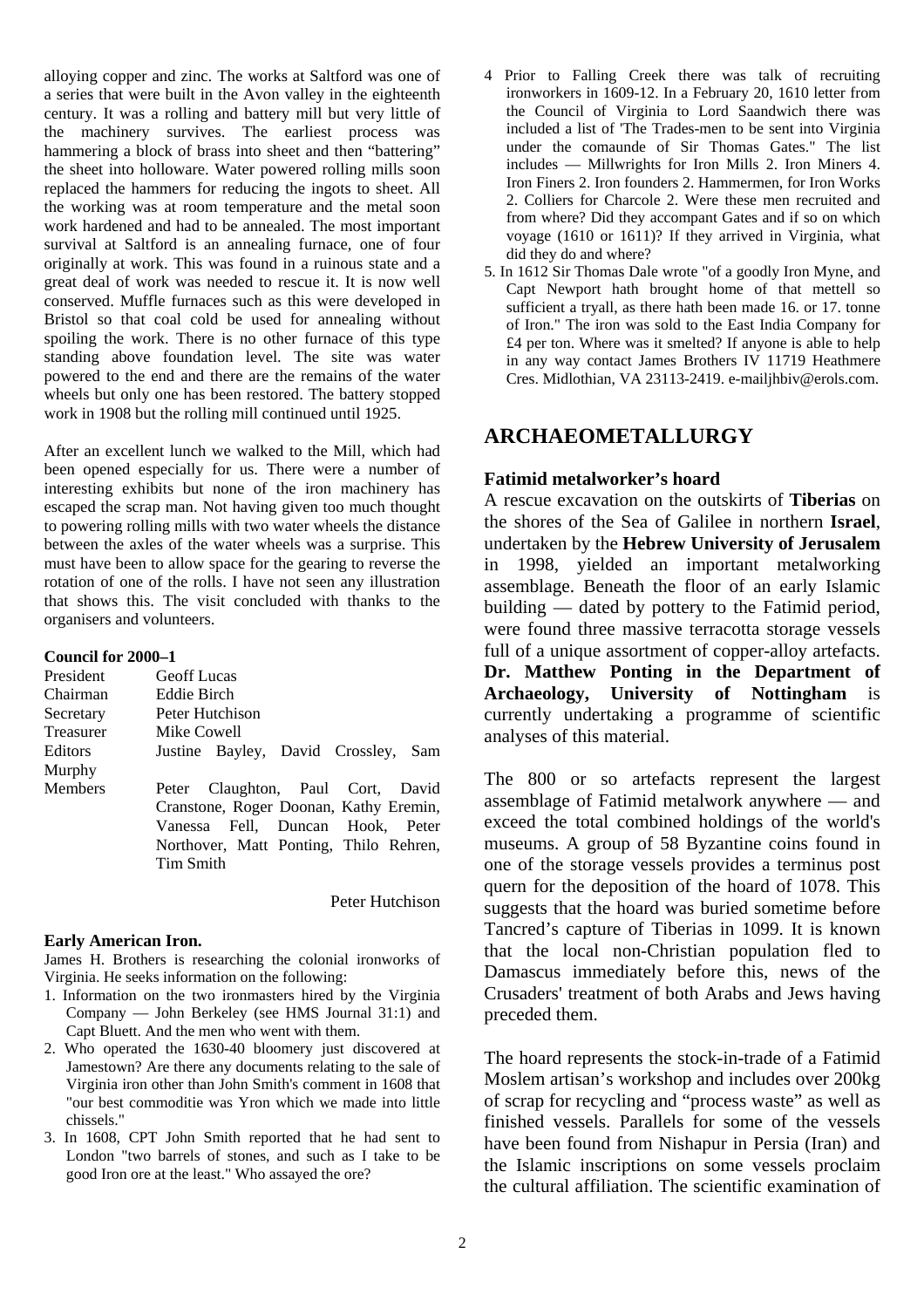this material presents a unique opportunity to study Early Islamic metalwork in depth and at a level of detail not previously possible. Already several different alloy categories are apparent; copper, brass and gun-metal, together with an exciting class of high-tin bronzes that only have contemporary parallels in India.

## **Archaeological and documentary evidence for a late medieval/early post medieval Welsh ironworks**

Tim Young has sent details of a major ironworking site that has been revealed by geophysical surveying near **Miskin** (Rhondda Cynon Taf, **Glamorgan**). Recent finds of slag in the bank of the Ely had confirmed the location of a site first recorded by the Geological Survey around 1900. A full survey was subsequently undertaken by **Cardiff University Archaeology Section** in April 2000. The site is not dated directly yet, but the layout strongly suggests a late medieval to early post-medieval date.

The ironworks lies on the floodplain of the Ely, with smelting furnaces on the steep slopes to the west. The dump complex has an overall elliptical shape, approximately 120m by 80m. Where visible in section in the river bank, the dump is seen to be about 1.5m thick. The site survived as prominent earthwork features until the early 1950s, when the site was "improved". There are two clear furnace sites (each with gradiometer anomalies of up to 1700nT), with a possible third to the south. The smelting slag dumps lie on the floodplain below the furnaces and also in an elongate belt stretching across an old ox-bow lake towards the present channel. It seems likely that this spread of slag represents a dam, with the spring-fed ox-bow supplying power to a forge. The smithing slags are concentrated along a topographic and geo- physical feature, interpreted as a leat, below this dam. The geophysical data suggest at least two hearths on the east side of the leat.

The site lies immediately outside the former deer park of Cloune, which was the site of iron-mining from 1531. The first year of this operation is described in surviving accounts, which detail the production of 2 blooms per day, with smeltings lasting 6-7 hours, in a furnace manually blown by a team of 4 blowers, who also doubled-up as bloomsmiths. A subsequent grant in 1540 records the right for building iron mills in, and within three miles of,

Cloune Park for 21 years, including the right to employ water power. It seems likely that the new site belongs to the period of this grant and it probably operated at the same time as other iron mills at Mwyndy and Rhiwseason, also within the three mile zone. At the Mwyndy site at least, a reversion to agricultural use seems indicated by a rental of 1570, by which time the external investment seems to have been focussed on the first of the regions blast furnaces in the Taff Valley, some 8km to the east. If these interpretations are correct, then the site is significant in preserving a short-lived 16th century bloomery iron mill, which did not develop into a finery forge, as so often happened elsewhere.

As a bonus, the geophysical survey also located rectilinear ditched enclosures, apparently associated with a spread of bloomery tap slag, bloom smithing slags and Roman pottery, on the hilltop above the later site. Future fieldwork will aim to clarify the dating and preservation of both sites, and laboratory work during the coming months will investigate the 16th century slags.

## **Norse iron smelting in Cumbria**

A six week season of field work will begin for the **SMELT/Low Birker** project on 28 June 2000, building upon the discoveries of the first three years of active data recovery. The site, located at NY 185004 is a Norse era iron production and settlement complex. Located within the Lake District National Park and largely in formerly coppiced woodland, the archaeological remains have had minimal disturbance.

From a metallurgical point of view, the most interesting results from the first three years of work are an extensive array of large, tall shaft furnace remains. By the end of the 1999 field season excavation, geo- physical survey, and test pitting had identified 12 furnace locations, each containing the remains of 8-10 furnace bases, in the main production area. An additional 8-10 furnace locations have been identified in the surrounding area. The furnaces so far investigated have a normal egg shape averaging 120 cm from back wall to throat and 105 cm across. The unusually thin bases (3-5 cm) are attributed to the rocky subsoil in the area, which largely eliminates the need for a significant foundation, the walls are a more "typical" 30-33 cm thick and some remains show repeated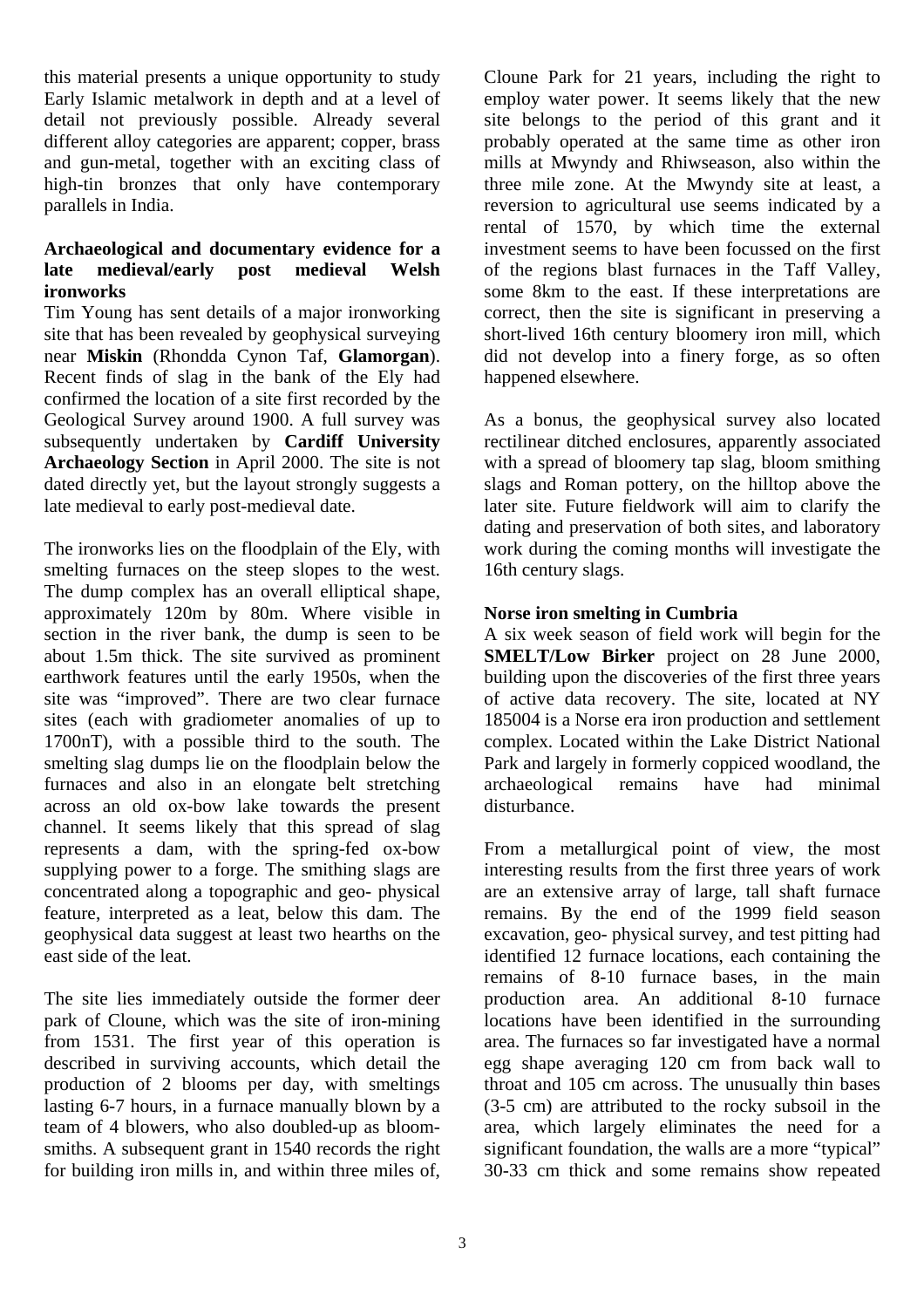relining with lute slurry. Along with the furnace bases, the remains of significant stone furnace shelters have been located. Slag deposits, iron ore mines, charcoal dumps and charcoal burning pits are all within 200 meters of the main production area.

Work at Low Birker is undertaken under the direction of **Carl Blair** of **Michigan Technological University** with collaborating scholars and students from 5 American and British Universities. The site is open to the public and visitors are welcome (Thurs. morning to Tues. noon). At least 20 years of additional work is planned in the Esk Valley. Enquiries to: ceblair@mtu.edu

### **Investigation of an Iron Age gold coin hoard**

The Silsden hoard is an exciting and unique find of 27 late Iron Age coins and a Roman iron finger ring discovered by Jeff Walbank, a metal detectorist, in 1998 in a field near **Silsden, West Yorkshire**. An integrated technological, numismatic and archaeological investigation of the hoard was carried out by **Megan Dennis** within the **Archaeometallurgy Research Group in the Department of Archaeological Sciences at the University of Bradford.** 

X-ray fluorescence analysis, combined with specific gravity measurements, and visual and metrological (weight) assessments identified several interesting factors. The coins are made of gold alloyed with silver and copper; but seem to show more variation in copper content than has been previously interpreted (Van Arsdell, 1989). The study reinforced the general chronology identified by Cowell (1992) and Northover (1992) of increased copper contents of the latest British Iron Age coins. The increasing copper content of the Corieltauvian coins in the hoard (stylistically identified as IISVP RASV and VOLISIOS DVMNOVELLAVNVS) has been interpreted as being caused by the recycling of older issues and gradual debasement by the addition of copper. This suggests that these coins are also late in the British sequence, something that has been supported by recent reinterpretations that have linked the IISVP RASV types with the late Icenian ESVPRASTO coins which were minted in the second half of the first century AD.

Investigation of the relationships between upper and lower designs has also shown that the latest stages of coin production are characterised by the use of a fixed upper and lower die that results in a constant relationship between the two designs. The study also raised methodological questions and revealed the need for further archaeological investigation of the immediate area where the hoard was discovered. The assessment of the hoard has successfully demonstrated that archaeology and science need to be integrated to reveal more about our technological and cultural past. It is hoped a full report on the research will be published soon.



*Coin 1 obverse IISVP RASV Coin 25 reverse Classic Cunobelin Coin 25 obverse Classic Cunobelin Coin 6 reverse Linear Cunobelin.* 

References.

- Cowell, M. (1992) 'An Analytical Survey of the British Celtic Coinage' in Mays, M. (ed.) (1992) Celtic Coins: Britain and Beyond BAR Research Series 22, 207-233
- Northover, J.P. (1992) 'Material Issues in Celtic Coinage' in Mays, M. (1992) Celtic Coins: Britain and Beyond BAR Research 22,235-299
- Zograph A.N.(1977) Ancient Coinage Part 1: the general problems of Ancient Numismatics (trans Bartlett Wells, H.) BAR Supplementary Series 33 (1), 43. Figure 14. (See illustration).

### **Indian armour - earliest evidence of zinc plating**

As part of her BSc in Archaeological Sciences at **University of Bradford, Helen Bowstead Stallybrass** has been working at the **Royal Armouries, Leeds**. The main project has been looking at a collection of 17th century Indian mail and plate armour formerly from the armouries in Bikanir. Initial examination of this material appears to show that much of it has been zinc plated in some way, making it the earliest known evidence of galvanising. It is hoped to publish the full results of this work in the near future.

### **Medieval Uzbekistan steel production**

Various aspects of crucible steel making have recently enjoyed good publication coverage, especially the Indian evidence and the finds from Merv in Turkmenistan. **Thilo Rehren** also wishes to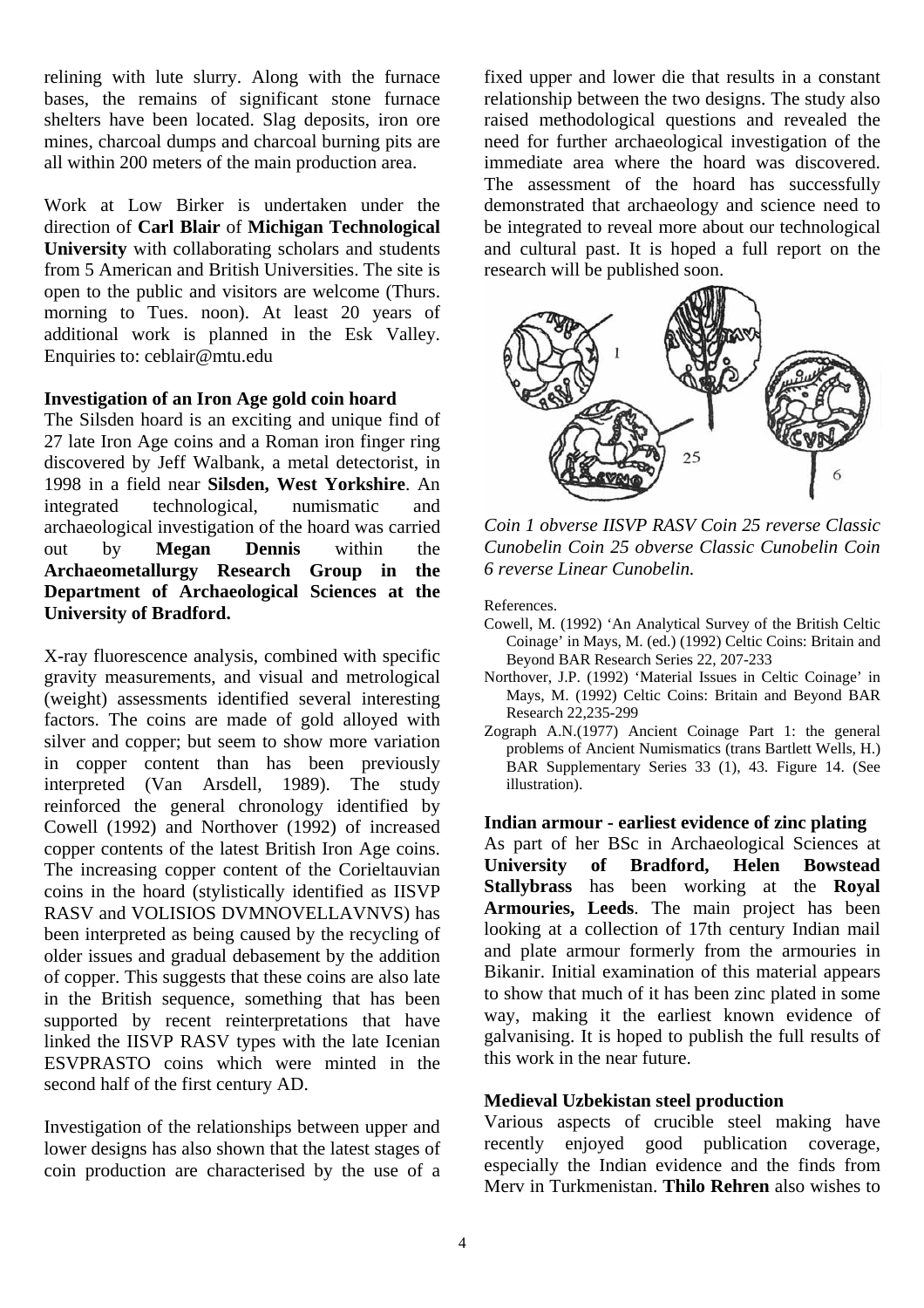draw the readers attention to a major crucible steel making region in eastern **Uzbekistan**, in the **Ferghana valley**. Over a period from about the 9th to the 12th century AD, vast quantities of steel ingots were smelted at Akhsiket, and several other sites. The specific feature of this tradition is the occurrence of a solid cake of crucible slag, typically about 200 g, on top of a steel ingot which probably weighed about 3 to 4 kg. This massive crucible slag cake is in stark contrast to all other known crucible steel processes, which produce little slag. The difference is explained by a different charge composition, including significant amounts of ore or slag in the Ferghana case, rather than relatively pure metal, as elsewhere.

Joint research at the **Institute of Archaeology, University College, London** and the **Archaeological Institute of the Republic of Uzbekistan's Academy of Science in Tashkent** is in progress. This will analyse the slags further (see Papachristou & Swertschkow 1993 in Der Anschnitt vol. 45, p. 122- 131 for an initial publication) and identify the nature of the charge and the smelting process. Mass balance calculations, based on volume ratios in the crucible and possible slag-forming reactions, tentatively indicate a slag-rich bloomery iron charge mixed with charcoal (Rehren & Papakhristu in Metalla (Bochum), forthcoming, vol. 6 or 7).

## **New MSc in technology and analysis of archaeological materials**

This new one-year programme at the **Institute of Archaeology, University College London** offers an introduction to the scientific study of a broad range of materials typically found in archaeological excavations and museum collections. It is designed for graduates in archaeology with a strong interest in scientific methods. It is also suitable for conservators and others concerned with archaeological collections, and for science graduates who have, or are willing to acquire, a good understanding of archaeology.

The programme provides an overview of the role of materials in past societies, enabling the student to understand and interpret scientific data derived from the investigation of these materials. Students may choose to specialise in the analysis of materials such as metals, ceramics, glass, lithics etc. The Institute's own analytical equipment and facilities includes optical and electron microscopy. X-ray radiography, image processing; bulk and spot analysis by AAS, XRF and microprobe; phase identification by XRD and FTIR. A specialisation in metals will address mining, smelting and refining of raw and primary materials as well as the making and investigation of metal objects and their corrosion phenomena.

Details: www.ucl.ac.uk/archaeology or by contacting the programme co-ordinator, Thilo Rehren at th.rehren@ucl.ac.uk.

## **Cistercian Iron Smithing**

**Gerry McDonnell** of **Bradford University** has been awarded a British Academy Grant to continue research on the iron industry of **Rievaulx Abbey**. This year will concentrate on location of smithies used to provide tools for the large monastic quarries in Bilsdale. The aim is to undertake detailed geophysical surveys of the smithy sites and recover samples of residues and artefacts to examine the technology of Cistercian smithing.

## **Back garden experimental bloomery smelting**

In 1996 **John Anstee** achieved one aim of his long interest in early ironwork, by building a bloomery shaft furnace of Iron Age/Romano-British type in his back garden. It stood 120cm tall with an external diameter of 76cm and internal diameter of 25cm. The inner wall of rubble sandstone set in clay was separated from the exterior case by 8cm of sand. A fire- clay tuyère of 25cm internal diameter was blown by an electrically-powered, wooden piston bellows delivering between 250 and 500 litres of air per minute. Haematite ore was crushed small and mixed 1:1 by weight with hardwood charcoal and smelting times ranged between 6 and 71/2 hours. Of five experiments, the first three successfully produced blooms weighing between 6.5 and 8.25kg, containing about 40% metal which varies between soft iron and 0.8% carbon steel.

As a result of the work, John reached a number of conclusions:

Firstly, he is not in sympathy with the belief that small shafts were shifted bodily over newly dug basal hollows. The experimental shaft weighed about 850kg and would fall apart if moved. Secondly, with fuel consumption at 2-3kg/hour, and despite high consumption during later smithing, the high burning rates postulated by some practitioners can be reduced from the 100kg fuel for each kg of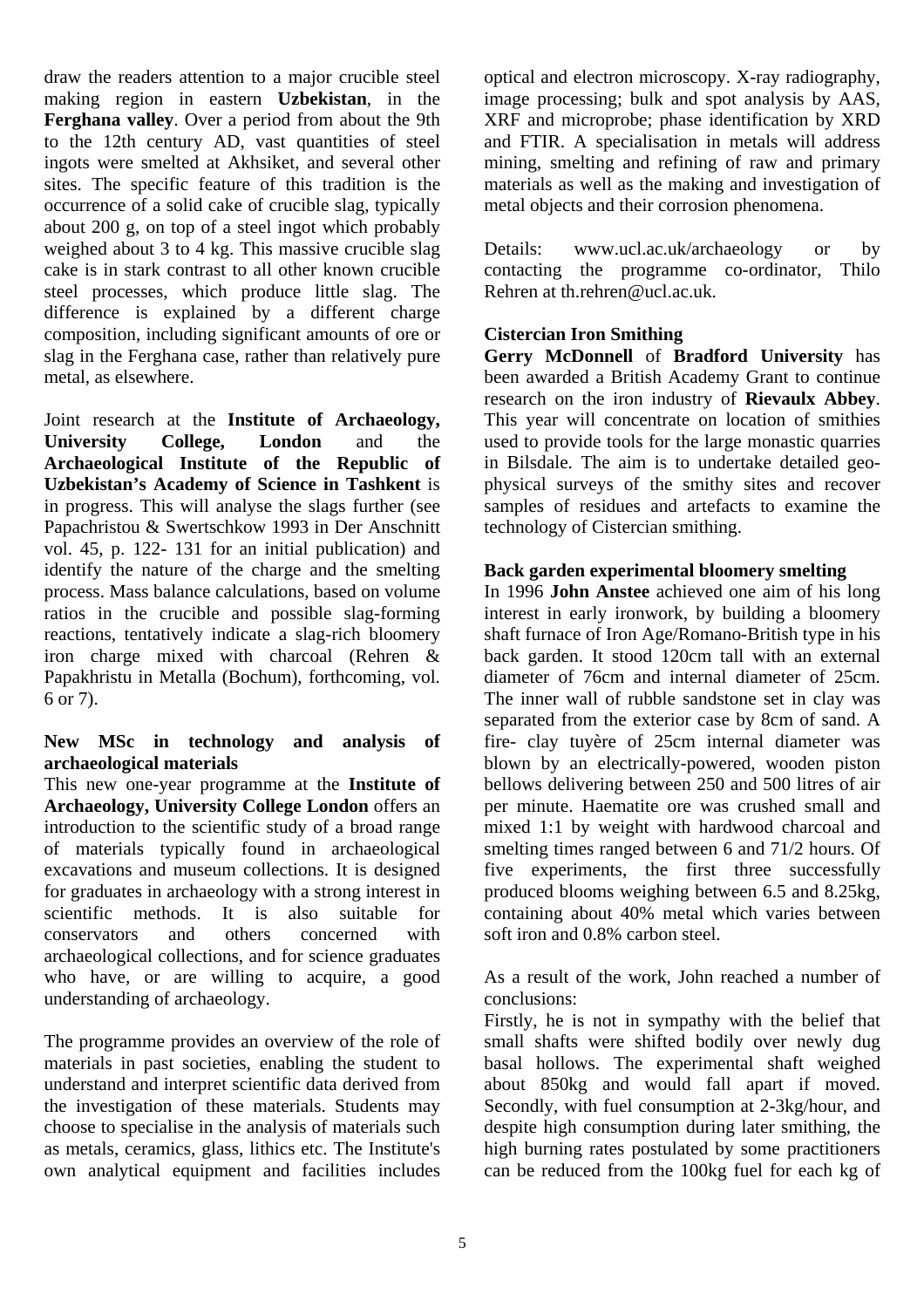artefact suggested. Finally, the importance of "tricks of the trade", well known in antiquity, should be recognised by those attempting reconstruction iron smelting today.

## **Forest of Dean site request**

**Gloucestershire County Council** are starting a project to ensure their Sites and Monuments records are up to date for the Forest of Dean. They have asked whether any HMS members know of work which, either because it has not been published or for any other reason, may not have come to the attention of the Gloucestershire Archaeological Service. If they do would they please contact the Hon Secretary, Peter Hutchinson for further details: Peter Hutchison, 22, Easterfield Drive, Southgate, Swansea SA3 2 DB Tel. 01792 233 223 email honsec@hist-met.org

#### **Metallography/phosphoric iron references**

Three papers have been published arising from **Johnny Stewart's** PhD at **Cambridge University** (see *HMSNews* Spring 98). The papers detail metallurgical investigations of phosphoric iron, and analyses of archaeological material.

All share the following details: Stewart, JW, Charles, JA, Wallach, ER, 2000 Iron-phosphorus-carbon system. *Materials Science and Technology* March 2000, Vol 16.

Part 1 - Mechanical properties of low carbon ironphosphorus alloys, pp275-282

Part 2 - Metallographic Behaviour of Oberhoffer's reagent, pp 283 - 290

Part 3 - Metallography of low carbon iron - phosphorus alloys

### **Medieval Arrowheads**

Finally a conundrum of my own . . .

A recent series of analyses of medieval military arrowheads from the collection of the **Royal Armouries** have shown a majority of these have surfaces enriched with substantial traces of copper, sometimes associated with lower levels of zinc, tin or lead. Although a similar observation had previously been made during postexcavation examination of arrow or crossbow quarrel heads from the site of **Holm Castle** near **Tewkesbury**, the widespread nature of this phenomenon does not appear to have been realised.

Two problems remain to be answered: Firstly, how was the copper "plating" carried out? The coatings are very slight — sometime visible on particularly well-preserved river finds, certainly not massive, as are found on medieval locks which have had the surfaces brazed at high temperature. Secondly, why bother to plate arrowheads which were clearly produced in very large

numbers and not necessarily retrieved for re-use? A possible advantage might be in limiting corrosion when the heads were stored for long periods in barrels - though it is hard to see that the would be easier or cheaper than waxing or oiling. An alternative suggestion is that the arrow shafts were dipped in copper sulphate solution, to preserve the fletchings against decay and insect attack. It may be that through electrolytic action some copper was deposited on the surface of the iron. Statistical examination of the data shows that the presence of copper is dependant on two factors; purpose and condition. Nonmilitary heads are less likely to show traces of copper, also arrowheads in better condition are more likely to show the presence of copper.

Answers on a postcard . . . and contributions to next issue 1 Nov. to: David Starley, Royal Armouries, Armouries Drive, Leeds LS10 1LT. UK. Tel. (0113) 2201919, Fax (0113) 220 1917 email david.starley@armouries.org.uk

## **Chalybean\* Steel — ancient high-nickel iron, usually regarded as Meteoritic.**  By Jerzy Piaskowski

*The Chalybes, an ancient nation from Asia Minor famous for their skill in working iron. The following paper has been sent as a follow-up from that of Paul Craddock "Metal from Heaven" in HMSNews 42.* 

*Editor* 

In the paper "Metal from Heaven — A Bolt from the Blue" (Craddock 1999) was discussed the problem of meteoritic origin of the iron on the Earth. Based on the high nickel content in the earliest iron implements, similar to the concentration of this element in iron meteorites Zimmer in 1916 accepted the theory that the first iron on earth was of meteoritic origin. The most comprehensive summary of the earliest iron (Waldbaum 1980) showed that it was found in the Near East countries, and specially in ancient Greece (Varoufakis 1980).

However, the paper mentioned above has omitted the author's theory that high-nickel steel (or iron) was smelted by the metallurgists and it was Chalybean steel, it was presented in Toronto and later in Washington (Piaskowski 1979, 1982).

This steel was frequently mentioned by ancient Greek and Roman authors as Aischylos, Appolinius Rhodius, Strabo, Vergilius Flaccus, Dionysius (Piaskowski 1988). Xenophon, (*Anabasis* V:5:1)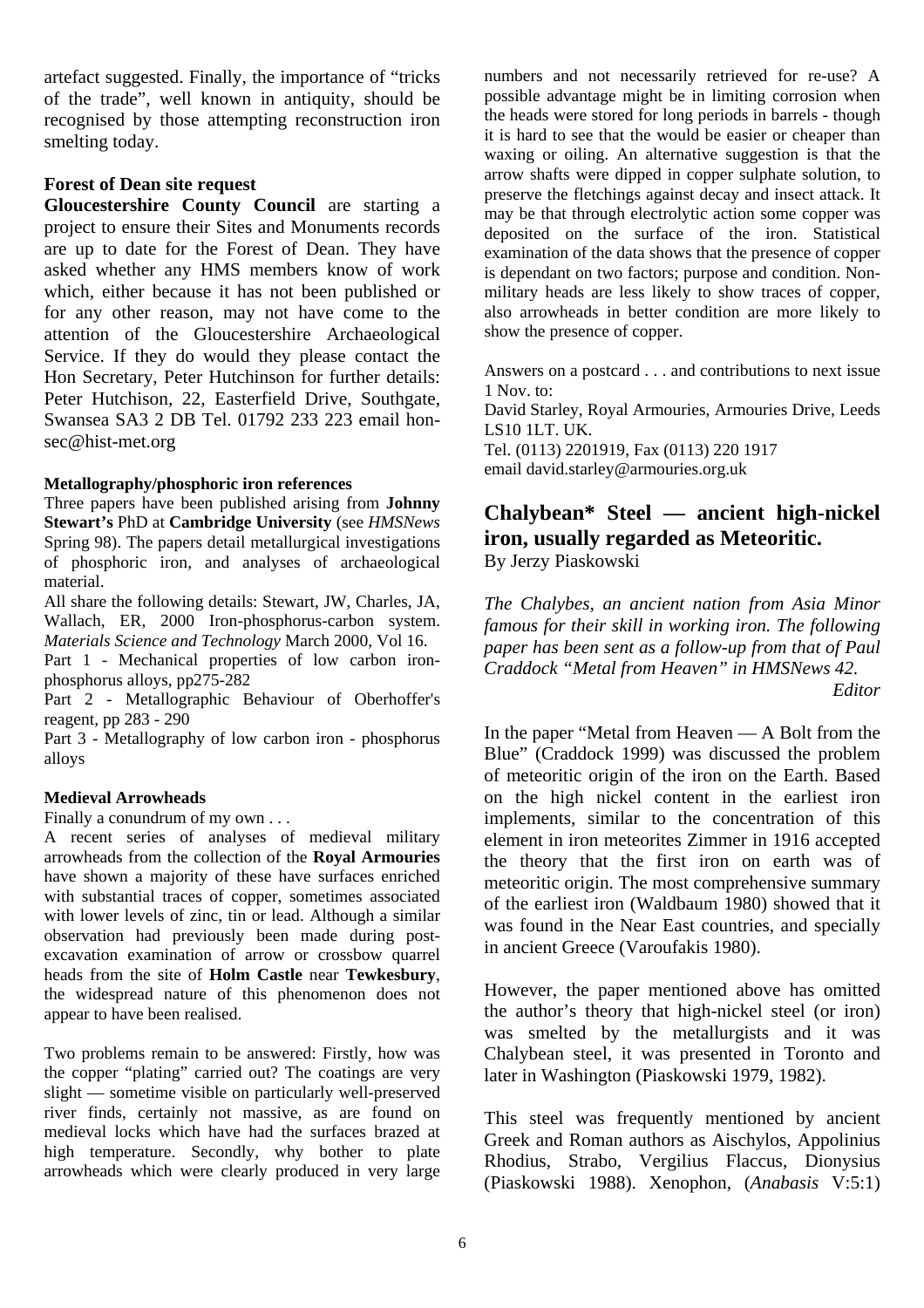stated that Chalybean steel was "difficult in working", and Euripides (Alcestis 980) mentioned its "high strength". Ammianus Marcellinius (*Historiae* XXXII, 8, 21) supposed that it was first iron smelted from the ore. The process of Chalybean steel smelting was very precisely presented in treatise *De mirabilius auscultationibus* 48, attributed to Aristotle, as follows:

"It is said that the way of manufacturing Chalybean and Amisenian iron is very particular. And thus, they said that it is made of sand deposited by the river. Some say that this sand is just washed and melted in a furnace, whereas others state that the sediment is washed several times and roasted; after that a stone Pyrimachos is added to it; they said that there are plenty of these stones in the surroundings. This iron is said to look much more beautiful than the other types of iron; if not for the fact that it is roasted (smelted - J.P.) in a single furnace it seems that it would not, in the least, be different from silver. They say that not only does this iron not get rusty, but it is not great of its yield."

Some additional information on Chalybean steel was given by Aristotle *Meteorologica* 4,6:

"This is how the steel is made. The drops sink to the bottom and is purged away, when this had been done often and the metal is pure, we have the steel. The process is not repeated because the purification of the metal involves great loss of weight. But the iron that has the least dross is the better iron. The stone Pyramachos too melts and forms into dross and becomes fluid; after having been in a fluid state it solidifies and becomes hard again."

Chalybean (and Amisenian) steel was corrosion resistant, and it is not a fiction of Aristotle. Pliny (*Historia Naturalis* 10, 43) mentioned that early chain links of the bridge in the city of Zeugma, were not rusted, although new made pieces get rusty.

Historians of metallurgy did not explain either Chalybean and Amisenian steel nor both texts attributed to Aristotle. However, every metallurgist knows that there are only two alloying elements making the iron (or steel) corrosion-resistant: nickel and chromium. The latter could not be reproduced by ancient metallurgists. Thus corrosion-resistance may be only high nickel iron (or steel), austenitic i.e. well known in modern metallurgy — stainless steel, containing 8-20% Ni.

This steel is bright and really similar to silver and it was smelted in the bloomery (i.e. in one furnace). Silver was produced in antiquity (i.e. in Laurion, Greece) in two furnaces; in the first one was reduced the lead, containing silver from the ore containing both elements, in the second one the lead was oxidised and removed as the slag. The silver rested on the bottom of the hearth (cupellation process).

The manufacturing of Chalybean high nickel steel, was similarly explained using "sand deposited in the river and Pyrimachos, a stone added during the smelting process". It was really "very particular", not used for the smelting of any other iron alloys in antiquity.

After the theory was presented in the Smithsonian Institution, Washington, the specimen of "black sand deposit" found by the expedition of this Institution in the river about 10km west of Unye, Turkey, where the Chalybes lived in antiquity, was sent to our Foundry Research Institute in Krakow, Poland.

Chemical analyses of the grains, separated with the magnet showed that they are magnetite, very rich iron ore. It contained 58.2–64.9% Fe and less than 0.1% Ni and Co. The black sand particles mixed with powered charcoal in a graphite crucible at the temperature 1250–1300°C in laboratory furnace held for 4h were produced some grains of reduced iron (Piaskowski 1982).

The stone Pyrimachos was identified thanks to the metallographic examinations of ancient implements made of high-nickel iron, found on the territory of Poland. Among 250 iron objects of Lusatian Culture (Hallstatt period, 800–400 B.C) four pieces were made of such an iron.

The edge of the socketed axe from Wietrzno-Bobka (Halstatt period) was welded of five layers (Piaskowski 1960, 1963, Piaskowski and Bryniarska 1980). The outer layers on both external sites and central layer were made of low phosphorus, unevenly carburised iron (not containing Ni, Co, As). Electron micro-probe analysis revealed in both intermediate layers high nickel content, 8.9–17.8% Ni (in some areas even 39.1% Ni) 0.95% Co and 0.2-0.42% As (in some areas even 1.5% As).

Numerous very thin layers with 0.5–3.0% Ni, and ab. 0.2% Co were observed in a socketed axe from